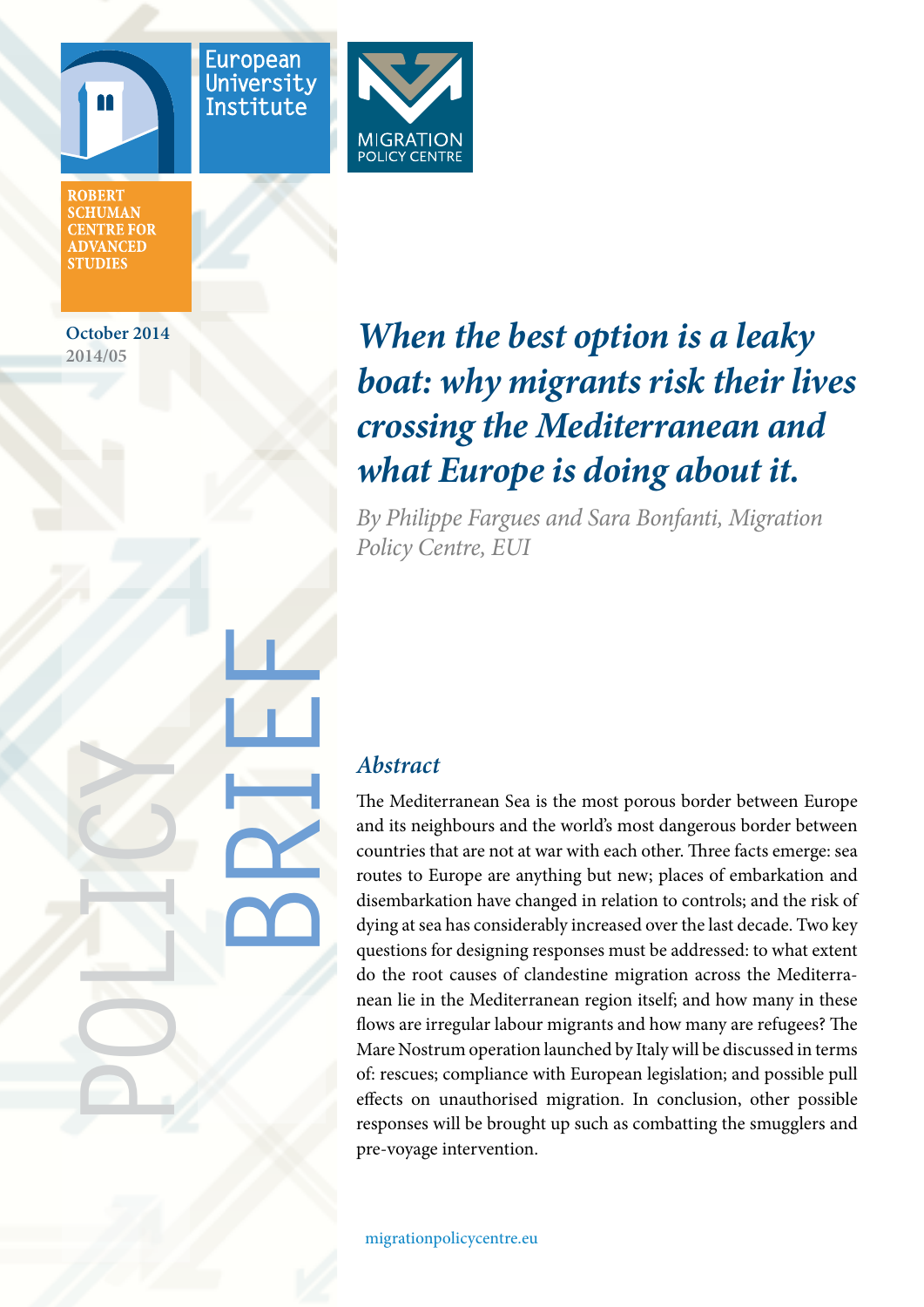

# *Introduction*

The second week of September 2014, during which around a thousand migrants lost their lives in the Mediterranean saw an incident in which smugglers deliberately sank a boat with more than 500 persons on board.1 The Mediterranean Sea has become in the last two decades the most porous border between Europe and its neighbours. But it has also become the most dangerous border in the world between countries that are not at war with each other. We estimate, in fact, the risk of dying while crossing this border at close to 2%. Crossing the Mediterranean is more lethal, indeed, than crossing the Rio Grande from Mexico to the USA, the Indian Ocean from Indonesia to Australia, or the Gulf of Aden from the Horn of Africa to the Arabian Peninsula.<sup>2</sup> What is at stake is the restoration of European States' control on who enters their territory with it being important to ensure that those in need of international protection and others fleeing economic distress will no longer risk losing their lives while travelling to Europe. The challenge is to reconcile the security of the receiving state with the security of the migrant person; there is also the problem of addressing, in the Mediterranean, a problem with roots far beyond the Mediterranean. We will here: review the facts; analyse the processes leading migrants to travel this route; discuss policy

- 1. 10 September 500, people drowned at sea 300 miles from the shores of Malta. Three days afterwards in the same waters another 300 migrants. The same day fifteen people lost their lives in Egyptian waters and, due to two different wrecks, 48 migrants drowned in Libyan waters. 14 September, the wreck of a boat loaded with 250 migrants led to 224 migrants drowning between Libya and Italy.
- 2. International Organization for Migration (IOM) 2014. *Fatal Journeys Tracking Lives Lost during Migration*., IOM: Geneva. The facts reported this publication clearly show that the deaths since 2000 and, in particular in 2014, in the Mediterranean considerably outnumber that recorded along other border crossings. It should be noted, however, that while the number of dead and missing people is underreported for all routes, some itineraries might appear more or less lethal than others due to the different level of accuracy with which deaths are recorded.

responses on the European shore of the Mediterranean; and review possible improvements.

## *1. One million landings*

Starting in the 1980s a few trans-Mediterranean itineraries were replaced by many itineraries crossing the entire Mediterranean basin. The three following facts emerge from data collected from a variety of sources.

#### *Fact n°1: the sea route to Europe is anything but new*

7 March 1991, Italy suddenly discovered it was a much sought-after destination. That day 27,000 Albanian migrants landed in the harbour of Brindisi, carried by merchant ships and many other kinds of boats. They were fleeing from the economic distress of what was then the People's Socialist Republic of Albania. Shortly after, on 8 August, 20,000 migrants coming from Durrës-Albania disembarked in Bari.

In the same year, Spain imposed, for the first time, a visa requirement for North African citizens. While migration across the Strait of Gibraltar had taken place since the 1960s, with thousands of Moroccan labour migrants reaching Western Europe via southern Spain, not everyone was eligible for the new visa. Others made their way clandestinely. In a sense, the visa requirement created unauthorized entries.<sup>3</sup>

The statistics used in the present report start from 1998 and do not cover the early days of clandestine sea journey to southern Europe (Fig.1). From 1 January 1998 till 30 September 2014, 840,904 migrants were recorded by border authorities entering the EU illegally by sea. Until 2013 numbers stood at an annual average of 44,000. Noticeable peaks were recorded in 2006 and 2011, corresponding respectively to the

<sup>3.</sup> Carling, J. 2007. Migration Control and Migrant Fatalities at the Spanish-African Borders, *International Migration Review*, 41 no 2:316–343.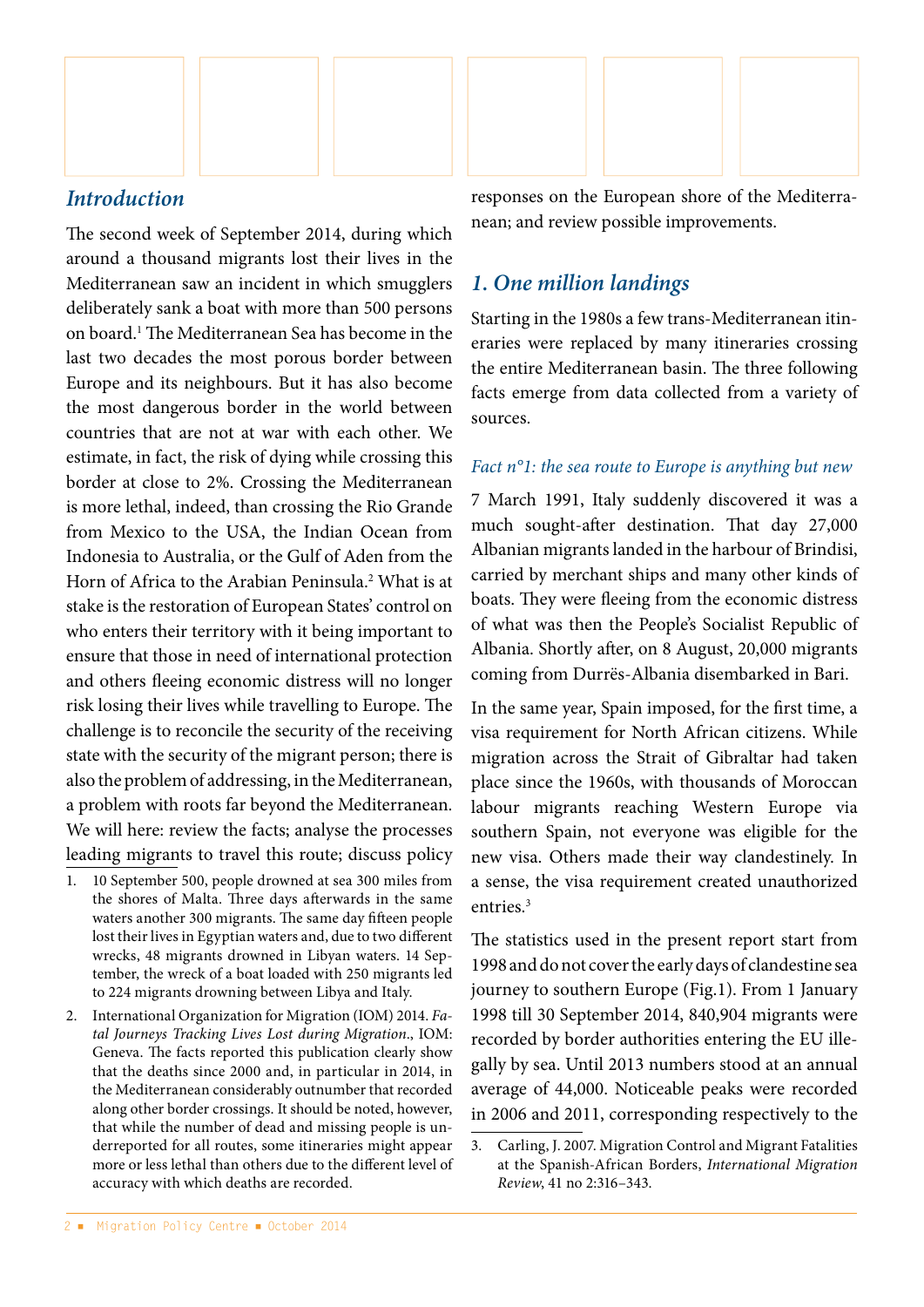

*Fig. 1: Migrants smuggled by sea to the EU 1998-2014* 



*Sources: Italy: Ministry of Interior and Italin Navy; Spain: Ministry of Interior for 1999-2013 and UNHCR + press for 2014; Malta: Frontexwatch for 2008-2013 and UNHCR for 2014; Greece: Hellenic Police, Ministry of Public Order & Citizen Protection for 2009- 2013 and UNHCR for 2014. For Italy data for 2014 refer to the period 1/1/2014-31/8/2014. For Italy data for 2014 refer to the period 1/1/2014 – 30/09/2014. For Spain, data for 2013 refer to the period 1/1/2013 - 17/09/2013 and data for 2014 refer to the period 1/1/2014- 11/8/2014. For Greece data for 2014 refer to the period 1/1/2014 - 31/7/2014. For Malta data for 2014 refer to the period 1/1/2014 - 22/7/2014.*

opening of a new route through Mauritania, and later on Senegal, to the Canary Islands and the revolution in Tunisia. In 2014 a spectacular rise in the number of arrivals occurred, however. It must be attributed to a conjunction of factors: certainly the massive rescue operation launched by Italy starting from October 2013, but also the mounting waves of displaced people in the Middle East and the breakdown of the last barrier between Africa and Europe with the collapse of the state in Libya.

### *Fact n°2: From marked out routes to wanderings on the high seas*

Migrants' countries of origin have changed in recent years with new conflicts emerging and others entering into a process of resolution. Places of disembarkation have also changed, in relation to controls

exerted along the journey and at destination. As a general rule, each time a route became more efficiently controlled at embarkation or disembarkation, new routes circumventing controls have been invented. In many cases, however, the new routes were longer, and, therefore, more dangerous, than the older routes.<sup>4</sup>

*Routes to Italy:* From 1991 through 2001, the channel of Otranto, the shortest route from Italy to Albania (40 miles), was also the most popular. Between 150,000 and 250,000 third-country nationals took

<sup>4.</sup> Fekete, L. 2003. Death at the border – Who is to blame? *IRR European Race Bulletin*, July. Grant, S. 2011. Recording and identifying European frontier deaths*, European Journal of Migration and Law*, 13 no 2:135–156. Spijkerboer, T.P. 2007. The human costs of border control, *European Journal of Migration and Law*, 9 no 2:127–139.

<sup>3 ■</sup> When the best option is a leaky boat: why migrants risk their lives crossing the Mediterranean and what Europe is doing about it.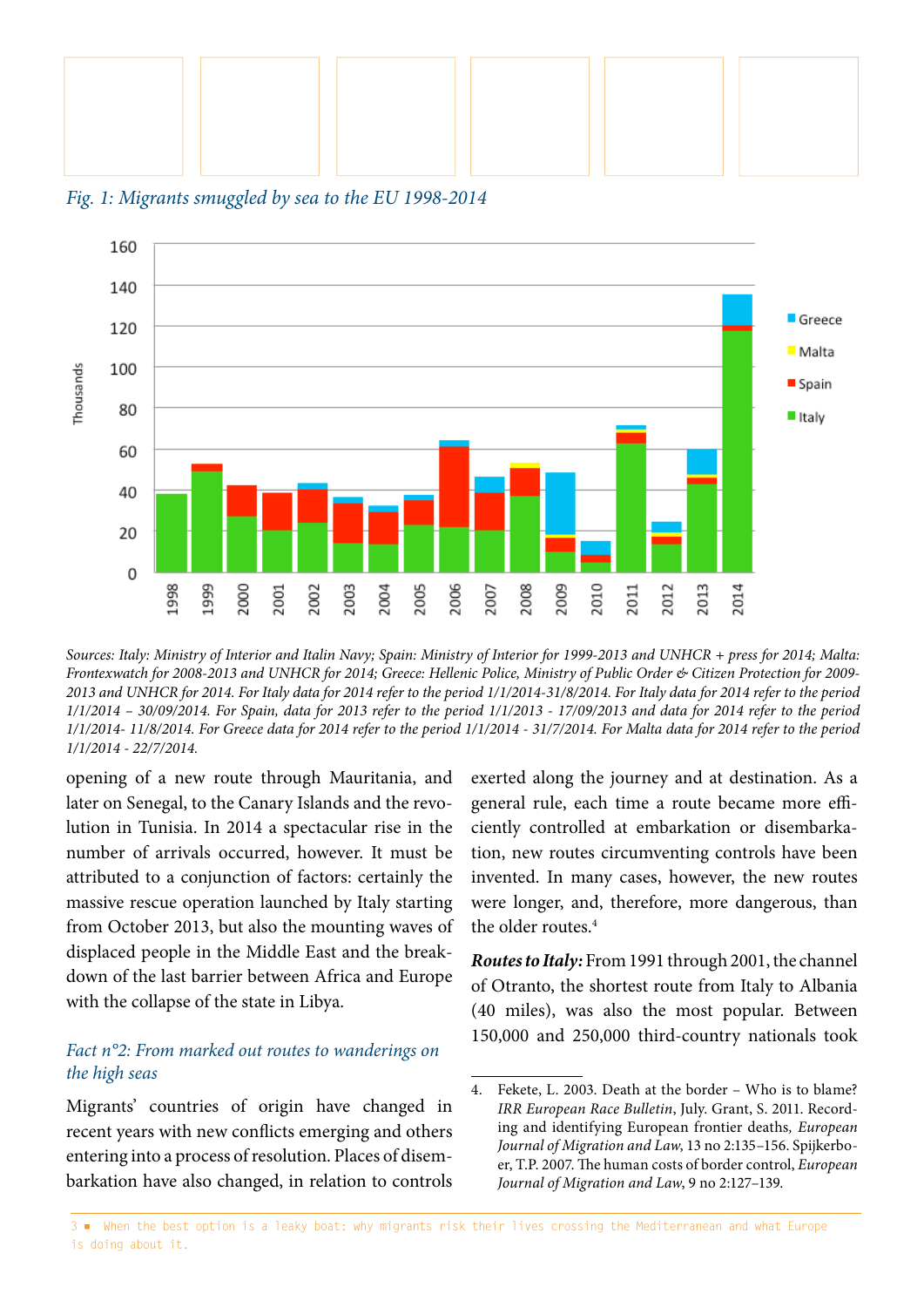





*Source: Authors' elaboration*

this way to Europe (ICMPD, 2000: 84).<sup>5</sup> Numbers peaked three times: in 1991 (when Albania was

5. ICMPD (International Centre for Migration Policy Development) 2000. How to halt illegal migration to, from, and through South East Europe? A report on the activities of the Working Group on South East Europe of the Budapest Group, with proposals on further action in the overall framework of the Stability Pact. Prepared by the Secretariat of the Budapest Group for the Meeting of the Working Group in Skoplje on 27–28 November.

opened to the world), in 1997 (during the uprising known as the Albanian anarchy), and in 1999 (the Kosovo crisis). Longer but less travelled routes led from Turkey to Italy. Migrants arrived in Puglia. Later on, when Italian border guards intensified controls, migrants were smuggled to more distant Calabria.6 The Sicily Channel was always a route. It

6. Monzini, P. 2007. Sea-Border Crossings: The Organization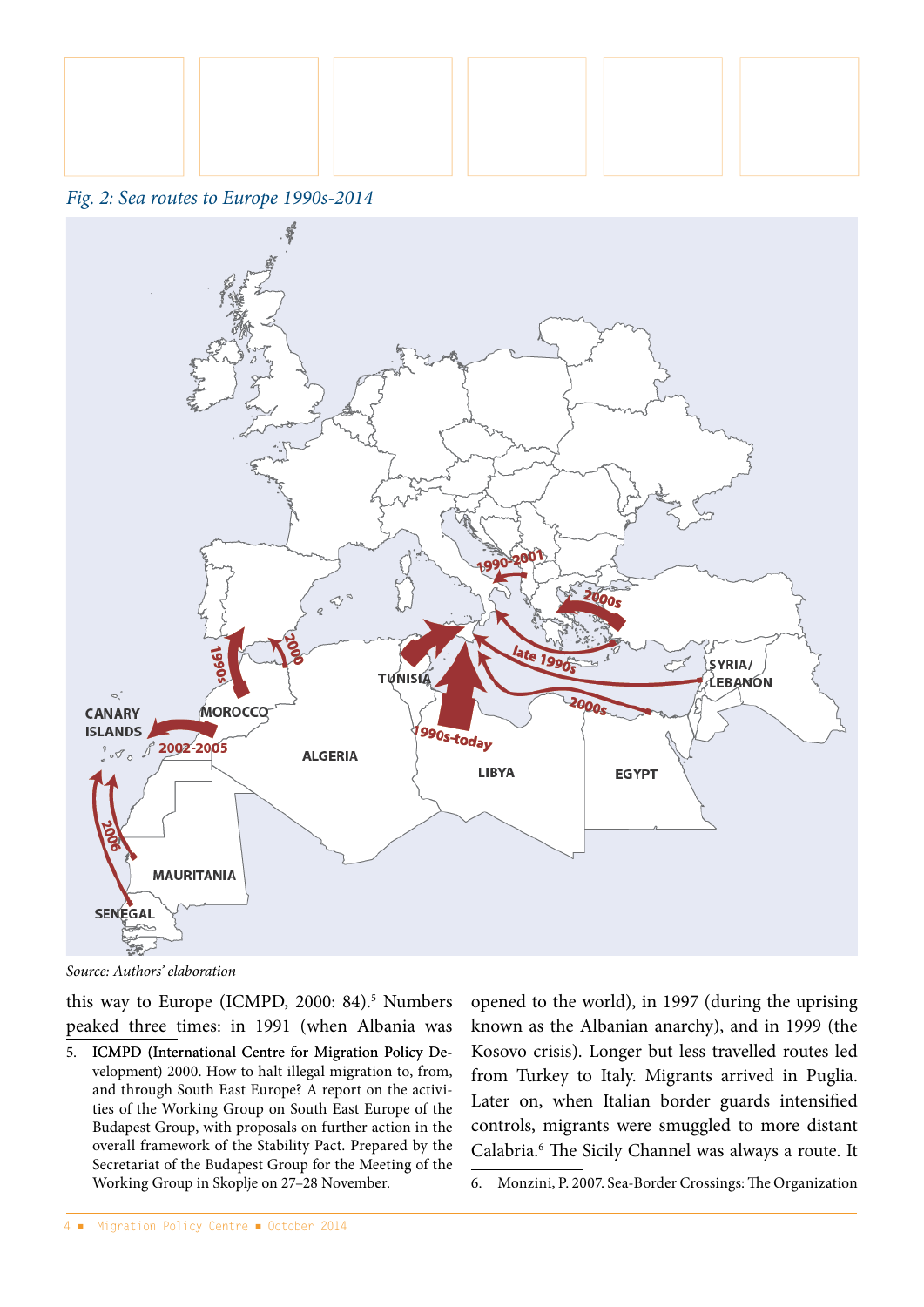

was in the second half of the 2000s, however, that it became the most travelled route, with Tunisia and Libya as main ports of departure, later on joined by Egypt.

*Routes to Spain:* The journey across the Gibraltar strait is short (8 miles) but dangerous due to strong currents, due to heavy tanker traffic, and due to the small size of the dinghies typically used by migrants. The high number of victims in the 1990s compelled Morocco and Spain to increase border controls, which simply led migrants to find longer ways around. The Integrated System of External Vigilance (SIVE) put in place by Spain in 1999 on the Strait of Gibraltar was later extended to every new route that migrants would take, first from Morocco to more distant places in Spain, then from Mauritania and Senegal to the Canary Islands. In the Canary Islands themselves, surveillance was gradually extended from the Island of Fuerteventura to Lanzarote (all of them at between 75 and 80 miles from the African shore). In the first nine months of 2006, between 27,000 and 31,000 individuals landed on the Canary Islands – five times the number in 2005 and triple the record in 2002 – and 3,000 drowned along the 1,400 kilometres separating Senegal from the Canary Islands.7 Spain managed to substantially reduce flows along this route by establishing readmission agreements with Mauritania and Senegal, and Frontex patrolled the Atlantic coast.

*Routes to Greece:* By contrast with Italy and Spain, Greece has a land border, in addition to sea borders, with a non-EU country. At a few miles from Turkey, the Greek Islands have been popular points of transit

to Europe since the end of the 1980s.<sup>8</sup> Unauthorized immigration to Greece increased in the early 2000s for two reasons. First, border controls carried out by Spain and Italy in cooperation with their African neighbours diverted part of the migrant flows from Africa to Greece. Second, flows from Asia and the Middle East considerably increased in this period.<sup>9</sup> Annual numbers of people intercepted by the Greek Coast Guard had stood at 3,000 since 2002. In 2007, this number peaked at 8,018.<sup>10</sup> Since 2009, as a consequence of the intensified patrols on the Greek coast Guard, unauthorized immigration flows shifted from sea to land borders.<sup>11</sup> The trend changed again, at the end of 2012, when Greece built a fence on its border with Turkey. The remarkable drop (95%) in undocumented immigrants entering Greece through the Evros River was offset by a new increase in the flows crossing the Aegean Sea.12

#### *Fact n°3: Sea routes to Europe are increasingly lethal*

Vast numbers have lost their lives at sea: 15,016 dead and missing persons were counted from January 1998 till 30 September 2014 (Fig.  $3)^{13}$  and there will be many invisible deaths that will remain uncounted.

- 11. International Organization for Migration (IOM) 2008. Migration in Greece: A Country Profile 2008. Geneva.
- 12. [Ekathimerini.com,](http://www.ekathimerini.com/) Monday December 17, 2012 (12:32). [http://www.ekathimerini.com/4dcgi/\\_w\\_articles\\_ws](http://www.ekathimerini.com/4dcgi/_w_articles_wsite1_1_17/12/2012_474782)[ite1\\_1\\_17/12/2012\\_474782](http://www.ekathimerini.com/4dcgi/_w_articles_wsite1_1_17/12/2012_474782)
- 13. This number has been calculated drawing on the media reports collected by the Italian NGO Fortress Europe ([http://fortresseurope.blogspot.it/](http://fortresseurope.blogspot.it)).

of Irregular Migration to Italy, *Mediterranean Politics*, 12 no2: 163-184.

<sup>7.</sup> Wihtol de Wenden C. 2009. Human Mobility in the Mediterranean Basin: An Integral Element of the Euro-Mediterranean Partnership, available on [http://www.iemed.](http://www.iemed.org/anuari/2009/aarticles/a125.pdf) [org/anuari/2009/aarticles/a125.pdf](http://www.iemed.org/anuari/2009/aarticles/a125.pdf) [Accessed 15 September 2014]; Carling (2007).

<sup>8.</sup> Kasimis, C. 2008. Greece: Illegal Immigration in the Midst of Crisis, MPI. Available on: [http://www.migra](http://www.migrationpolicy.org/article/greece-illegal-immigration-midst-crisis)[tionpolicy.org/article/greece-illegal-immigration-midst](http://www.migrationpolicy.org/article/greece-illegal-immigration-midst-crisis)[crisis](http://www.migrationpolicy.org/article/greece-illegal-immigration-midst-crisis) [Accessed on 10 September 2014]

<sup>9.</sup> Kasimis (2012).

<sup>10.</sup> United Nations High Commissioner for Refugees (UN-HCR) (2007) UNHCR Briefing Notes [online], United Nations High Commissioner for Refugees, Geneva, 5 October 2007, available on: [http://www.unhcr.org/news/](http://www.unhcr.org/news/NEWS/47060794d.html) [NEWS/47060794d.html](http://www.unhcr.org/news/NEWS/47060794d.html) [Accessed 20 September 2014].

<sup>5 ■</sup> When the best option is a leaky boat: why migrants risk their lives crossing the Mediterranean and what Europe is doing about it.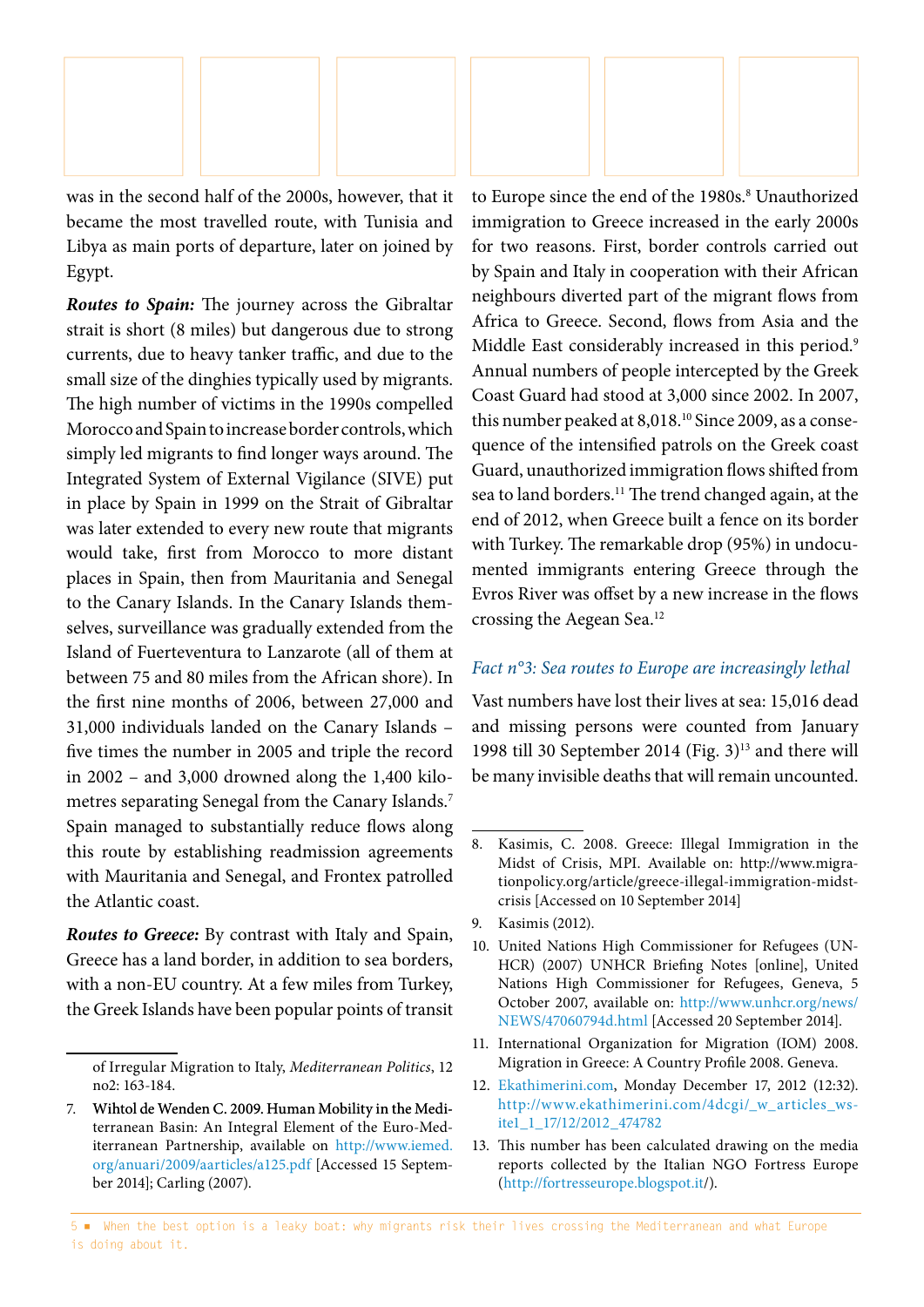



*Fig. 3: Dead and missing persons on irregular maritime routes to the EU 1988-2014*

*Source: Authors' calculation based on data retrieved from Fortress Europe [\(http://fortresseurope.blogspot.it/\)](http://fortresseurope.blogspot.it/)*

Moreover, the risk of dying at sea<sup>14</sup> has increased from an average of 0.4% between 1998 and 2002 to an average of 2.1% since 2003 (Fig. 4).

Two peaks, both in terms of absolute numbers and risk, occurred in 2006-08 and in 2011. The first one was a consequence of the route to Spain shifting from the Mediterranean (across the Strait of Gibraltar) to the Atlantic (from Mauritania and Senegal to the Canary Islands). The second peak was almost entirely due to an upsurge in migration to Italy (62,692 unauthorized migrants) in the first months of uprising in Tunisia, Egypt and Libya. Not only did the numbers embarking increase, but the risk of dying rose in conjunction with high levels of insecurity at departure. Four wrecks meant enormous death tolls: on 4 April 2011, 213 persons died when their boat capsized during a rescue operation off Lampedusa; 13 April, 495 persons were reported missing 20 days after their boats left the Libyan shore; 28 April, 330 persons lost their lives on the

same route; on 2 June 272 persons went missing after a boat was rescued off the shore of Tunisia.

At the time of writing (October 2014) the present calendar year has already produced a record number of deaths in conjunction with a record number of migrants, but a below-average risk of dying.15 Many more people have been smuggled at sea (135,602, out of which 118,175 to Italy alone) and many more have been rescued.

# *2. Seeking life or livelihood?*

Key questions for designing adequate policy responses are: to what extent do the root causes of clandestine migration across the Mediterranean lie in the Mediterranean region itself; and how many in these flows are irregular labour migrants and how many are refugees?

<sup>14.</sup> The risk of dying at sea is defined as [dead and missing / (dead and missing + arrivals)]. It must be noted that both numbers of dead and missing persons and numbers of arrivals are under-recorded. This may result in a biased estimate of the risk of dying if one series is more underrecorded than the other.

<sup>15.</sup> According to the data contained in the media reports collected by the Italian NGO Fortress Europe, 2,247 people died from 1 January to 30 September 2014. The number of dead and missing people, however, is reported as considerably higher (3072 persons) in a recent publication by IOM (2014), which draws on various sources including media reports, information gathered by IOM Field Offices, data from medical examiner offices and UNHCR.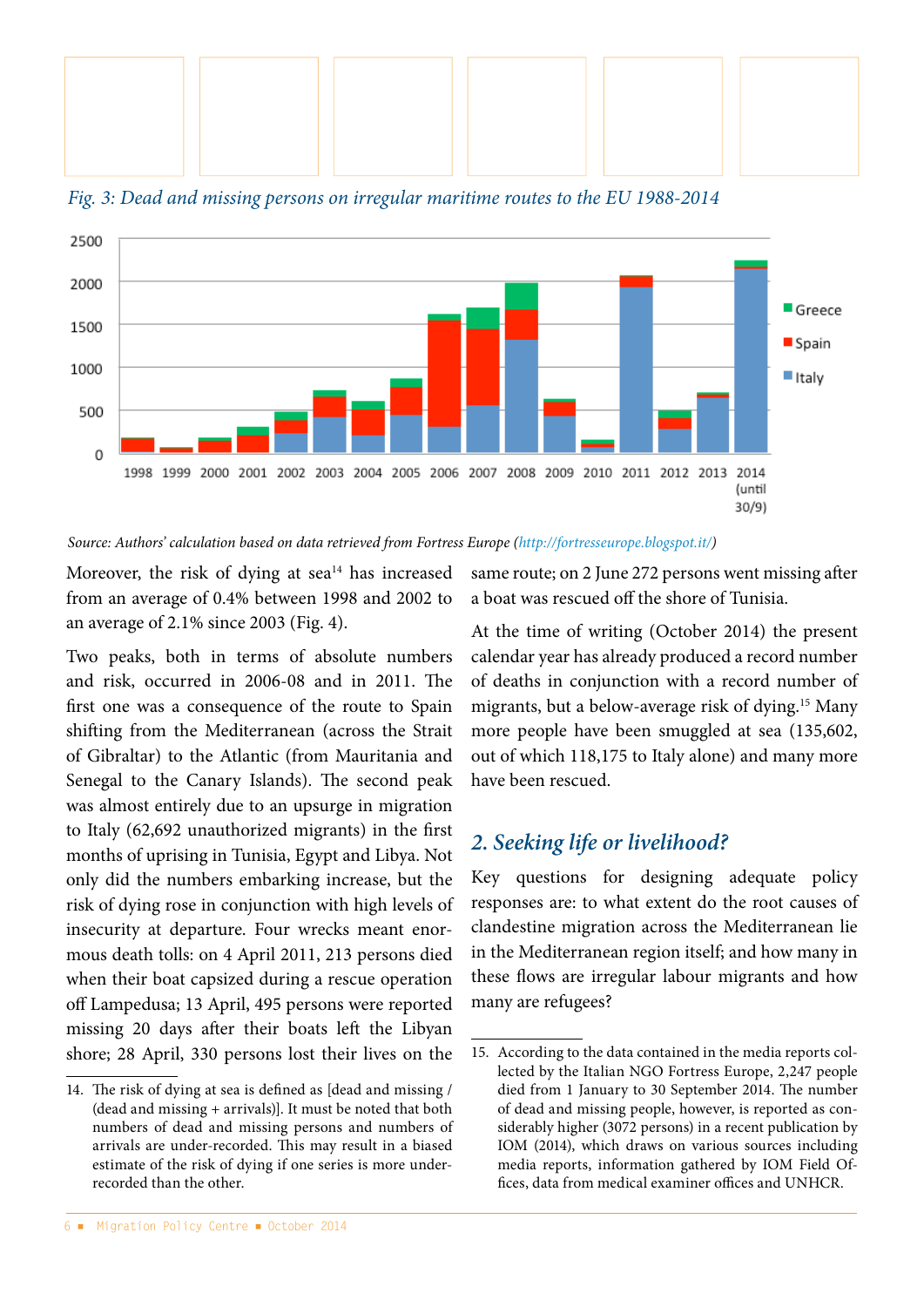



Fig. 4: Probability of dying at sea on maritime routes to EU, 1998-2014

Source: Authors' calculation based on data retrieved from Fortress Europe [\(http://fortresseurope.blogspot.it](http://fortresseurope.blogspot.it)/); Italian Ministry of Inte*rior and navy; Spanish Ministry of Interior; Hellenic Police, Ministry of Public Order & Citizen Protection; Frontexwatch, UNHCR.*

#### *Question 1: Is the Mediterranean an origin or transit zone?*

According to the data produced by the Italian Ministry of Interior, 494,555 migrants were smuggled to Italian shores between 1 January 1999 and 31 August 2014. Less than half of them (232,787 persons) citizens of a Mediterranean country, with Tunisia, Syria, Former Yugoslavia, Morocco, Palestine, Egypt and Albania being the most represented in that category (Fig. 5a). A closer look at the data reveals that two countries of origin, Morocco and Egypt, have provided relatively constant, but limited, cross-Mediterranean flows, while flows from the other Mediterranean countries were negligible through the same period. Peaks naturally occur in conjunction with specific political events: the wars of the 1990s in the former Yugoslavia; in Tunisia the brutal repression of social movements in 2008; then the uprisings in  $2011;^{16}$  and in Syria the civil war triggering massive refugee flows starting from 2012. Arrivals of Palestinians, though in smaller numbers, often correspond to particular events such as Israeli bombing in the summer of 2014 that resulted Palestinians fleeing the Gaza Strip through Egypt.<sup>17</sup>

Most migrants (261,768 people) who have landed in Italy in the past 15 years were not citizens of any Mediterranean country (Fig. 5b). The southern or eastern shore of the Mediterranean was for them the last leg of a longer journey that began in the Horn of Africa (Eritrea, Somalia, Ethiopia, and Sudan), other Sub-Saharan African countries (in particular

<sup>16.</sup> Boubakri, H., *Révolution et migration internationales en Tunisie*, MPC Research Report No. 2013/04.

<sup>17.</sup> Please note that, since data provided by the Italian Ministry of Interior cover up to 31 August 2014, arrivals of Palestinians occurred during the month of September 2014 are not included in Figure 5a.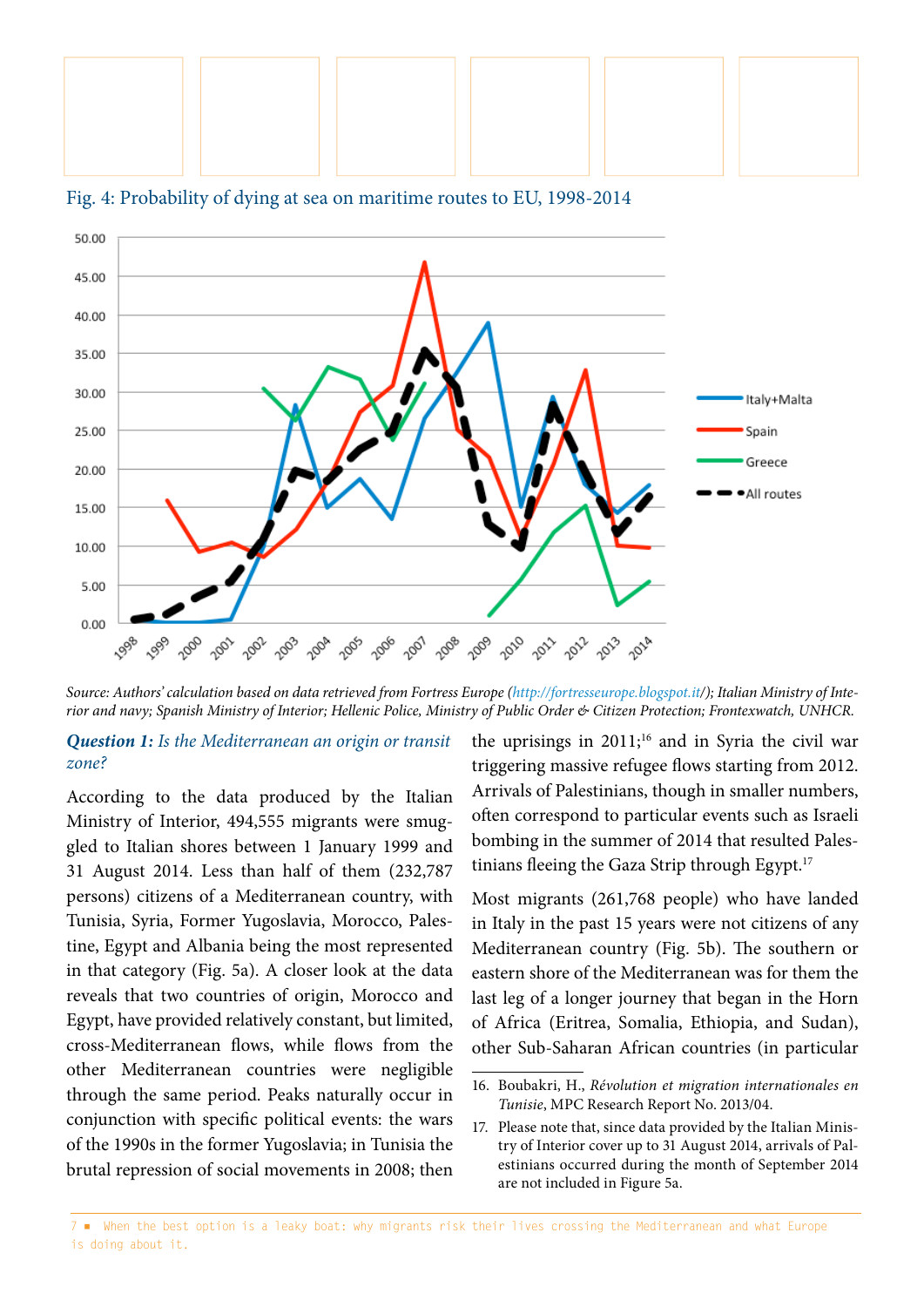

*Fig. 5: Arrivals at sea in Italy from 1999 till 2014, by declared nationality*



**5a: Top seven Mediterranean nationalities**

#### **5b: Top seven non-Mediterranean nationalities**



#### *Source: Italian Ministry of Interior*

Nigeria, Mali, Ghana and Gambia), the Middle East (Iraq), and even further East (Pakistan, Afghanistan, Bangladesh, India…).

## *Question 2: how many in these flows are irregular labour migrants and how many are refugees?*

Those smuggled by sea to Europe typically comprise what UNHCR calls mixed migration flows: i.e. refugees and economic migrants using the same routes and resorting to the same smugglers to reach the same destination.<sup>18</sup> How many of the 49,000 migrants who on average have entered Europe by sea every year illegally since 1998, are persons in

<sup>18.</sup> United Nations High Commissioner for Refugees (UN-HCR) (2007) UNHCR [Refugee Protection and Mixed](http://www.unhcr.org/4742a30b4.html)  [Migration: A 10-Point Plan of Action](http://www.unhcr.org/4742a30b4.html) [online], United Nations High Commissioner for Refugees, Geneva, 2007, available on: <http://www.unhcr.org/4742a30b4.html>[Accessed 20 September 2014].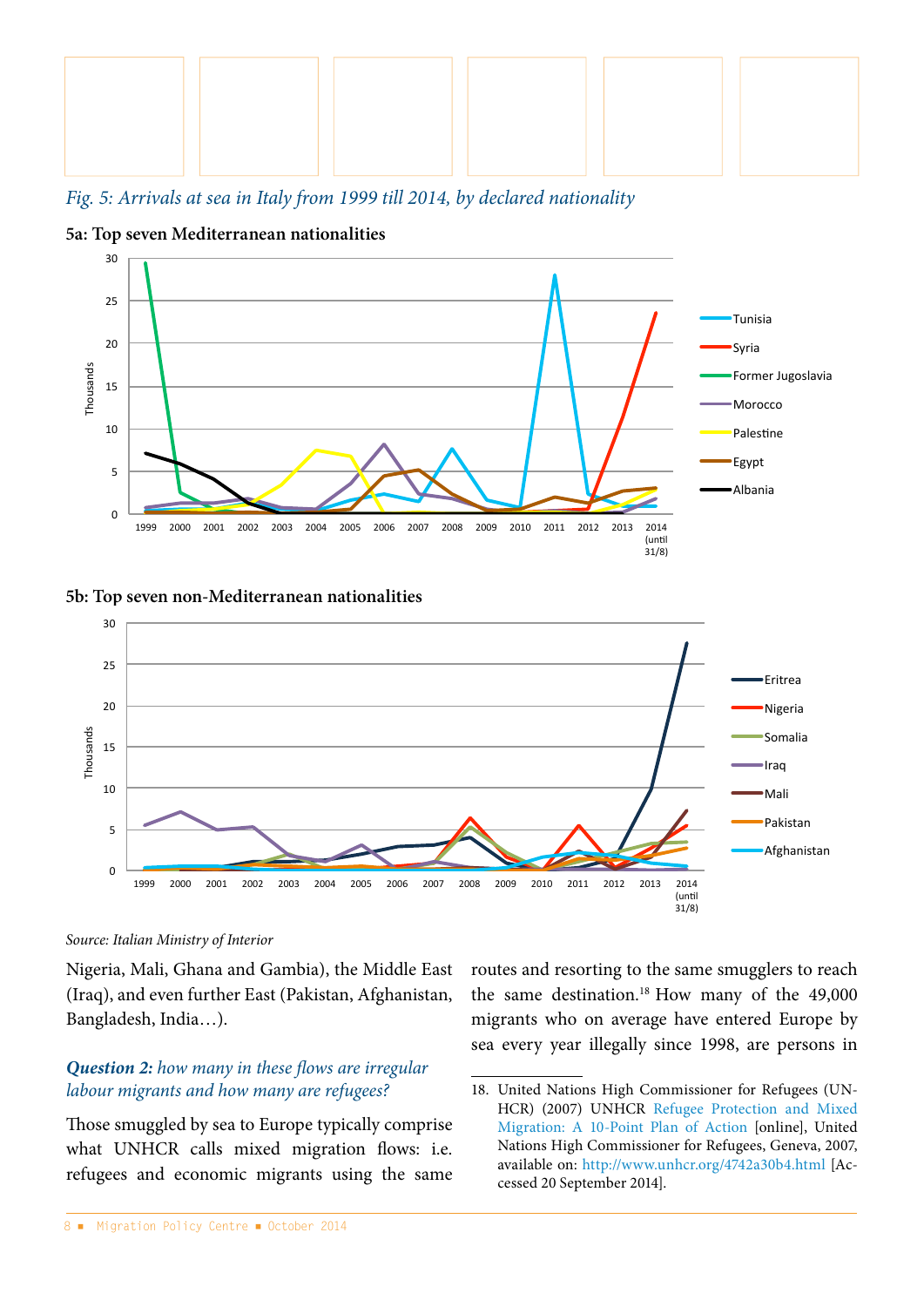

*Fig. 6: Migrants smuggled by sea to Italy and asylum seekers in Italy, 2008-2013*



**6a: Top 20 nationalities of clandestine migrants smuggled to sea to Italy**

**6b: Top 20 nationalities of asylum seekers in Italy**



*Source: Italian Ministry of Interior and Eurostat*

9 ■ When the best option is a leaky boat: why migrants risk their lives crossing the Mediterranean and what Europe is doing about it.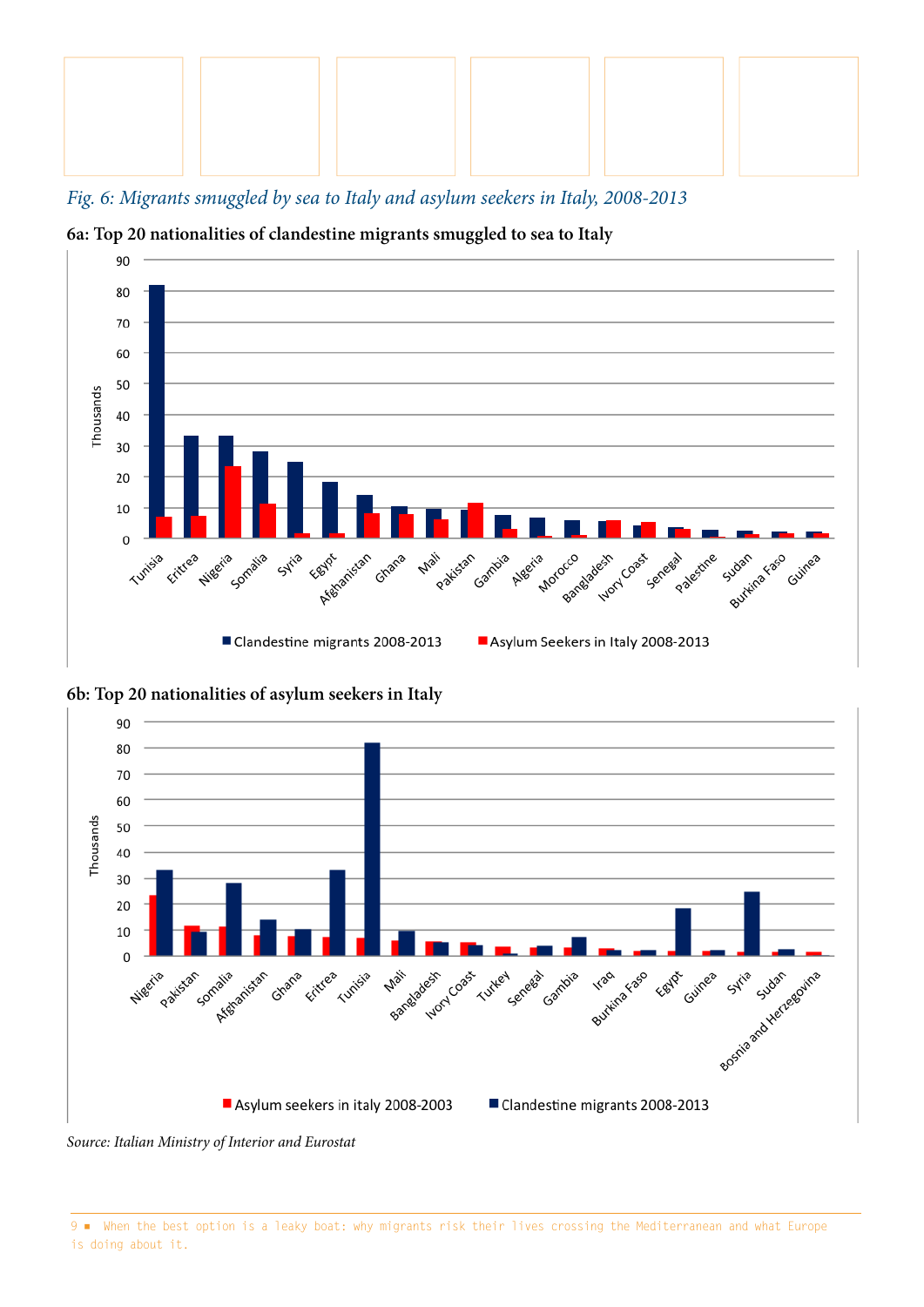



*Fig.7: Top 20 nationalities of asylum seekers in EU-28, 2008-2013*

need of international protection and how many are economic migrants simply in search of a better life?

Answering this question would require information about the causes of migration, but such information is lacking. Statistics on migrants smuggled at sea to the EU are extremely limited and stop, of course, after the migrants have landed. What has been their fate in Europe? Have they put in claims for asylum in the first Member state they reach, in another Member state, or nowhere? We simply do not know…

An indirect way to address the question of whether refugees or clandestine labour migrants are predominant in trans-Mediterranean 'mixed' flows is to compare the distribution by nationality of migrants smuggled by sea with asylum seekers and regular migrants. Similarities (or differences) in the distributions by nationality will be interpreted as a sign of similarity (or difference) in the kind of flow (asylum vs. economic). Moreover, because Italy is regarded as an entry point to the whole EU, nationalities of migrants smuggled to Italy must be compared with nationalities of regular migrants and asylum seekers, not only to Italy but also to the rest of the EU.

There is a fairly striking similarity between the nationalities of migrants smuggled at sea and those of asylum seekers. Indeed: 1) only 3 countries – Algeria, Morocco, Palestine –are in the top 20 countries of nationalities of migrants smuggled at sea but not among the top 20 countries of origin of asylum seekers who lodged their applications in the same period (Fig. 6a); and 2) only two countries –Iraq and Turkey– are among the top 20 countries of origin of asylum seekers but not among the main countries of origin of smuggled migrants.

For Tunisia, Eritrea, Nigeria, Somalia, Syria and Egypt clandestine migrants considerably outnumber asylum seekers in Italy. This might be explained in two ways: i) smuggled migrants are asylum seekers but they do not lodge their asylum claim in Italy, which they use only as an entry point; ii) smuggled migrants from these countries are mainly economic

*Source: Italian Ministry of Interior and Eurostat*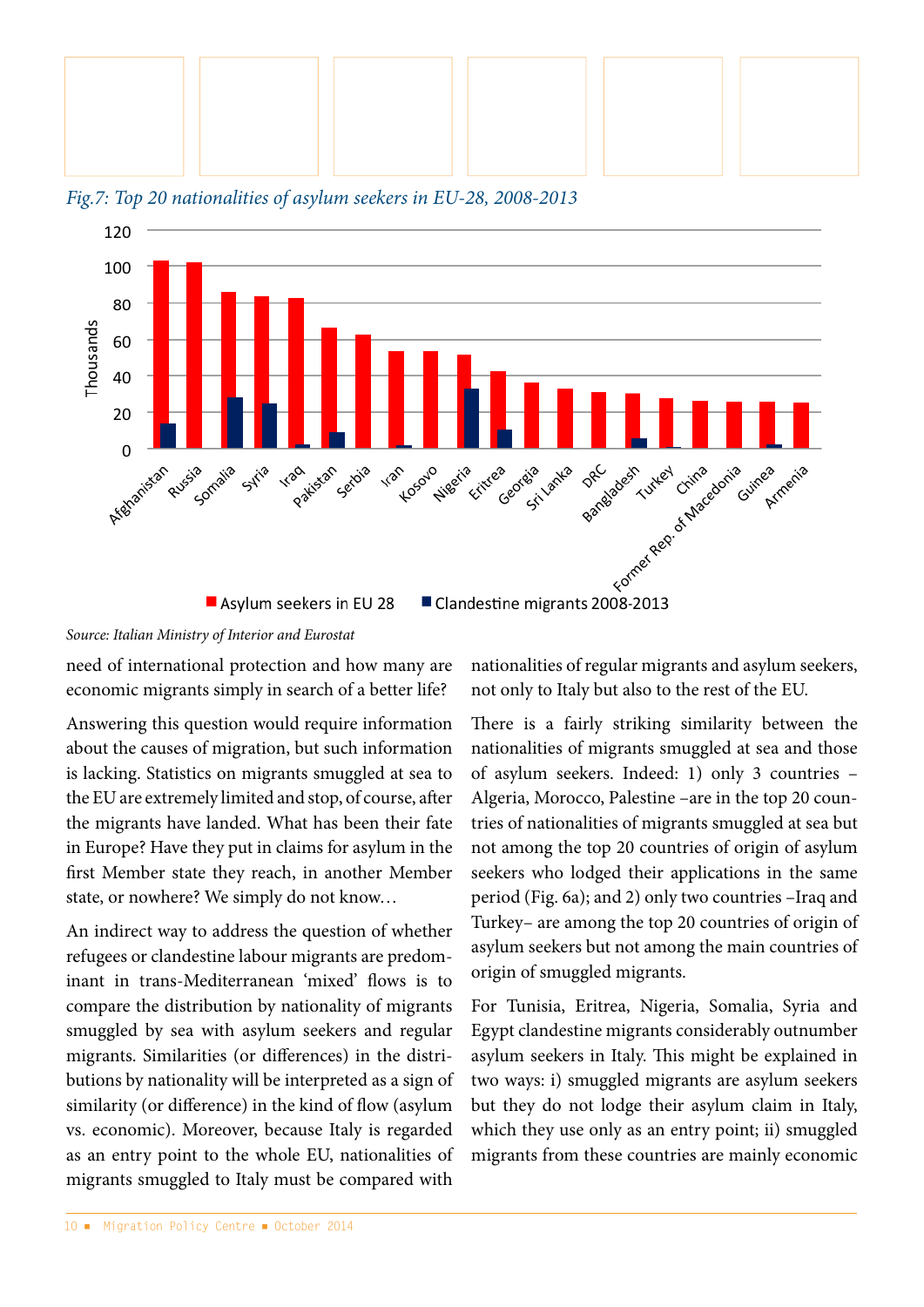

migrants. These two possible situations are discussed in what follows.

First, are migrants smuggled to Italy likely to be asylum seekers lodging their claims in other EU Member States? Figure 7 demonstrates that Somalia, Syria, Eritrea and Nigeria are among the main countries of origin of persons looking for international protection in the EU, as well as among migrants smuggled to Italy, suggesting that Italy is an entry point for refugees who later on go to other member states. By contrast, Egypt and Tunisia are not major countries of origin of asylum seekers in the EU. This suggests that Egyptians and Tunisians who do not apply for asylum in Italy are economic migrants who either stay in Italy or who go elsewhere.

Second, does Italy play a role as an entry point for unauthorised economic migrants, or do these economic migrants intend to stay in Italy? Italy seems to be the final destination for smuggled migrants originating in Tunisia and, to a lesser extent, Nigeria as these two countries are in the top twenty nationalities of both regular migrants and migrants smuggled by sea (Fig. 8a). None of the other nationalities of regular migrants is significantly represented among smuggled migrants, a fact that suggests that smuggling does not bring migrant workers to Italy unless they remain clandestine. If sea smuggling does not bring large numbers of economic migrants to Italy, does it bring them to the rest of Europe? Fig. 8b points again to Tunisia and Nigeria as the nationalities among the top twenty in the two distributions.

In sum, only smuggled migrants from Tunisia and in smaller numbers from Algeria and Morocco seem to be largely migrant workers. Flows from Nigeria, Egypt, Bangladesh and Pakistan appear to be the most mixed. Flows from Eritrea, Syria, Somalia, Afghanistan, Mali, Gambia, Ivory Coast, Sudan and Palestine are largely refugees, with persons fleeing from lifethreatening situations in search of protection in Italy or, more often, in other EU member states.

They undertake a long and dangerous journey across countries that are as insecure as the ones they leave, at the mercy of ruthless smugglers. They do so because the documents which are required at destination are either not available in their countries of origin, or in the countries they cross. The last step of this journey is the southern shore of the Mediterranean. North African countries have long been points of departure to Europe, both for their own citizens and for persons in transit. In recent years Libya has become a major place for boats embarking to Europe. With its huge oil wealth and low population, Libya has been, in fact, a major migrant-receiving country over the last half century. The Libyan route has also always been travelled by migrant workers and refugees trying to reach Europe. When clandestine migration through the Mediterranean picked up momentum at the end of 1990s, containing irregular migrants on the Libyan shore became a bargaining chip for the Libyan government — then under international embargo — in its negotiation with Europe. Even after the embargo was lifted, Colonel Kaddafi continued to use the threat of migration as a scarecrow in his diplomacy with Southern European states (Fargues 2009).19 Unsurprisingly when the Kaddafi regime was ousted in 2011 with political chaos ensuing, police controls disappeared from most of the Libyan shore, leaving the way clear for migrant smugglers.

# **3. From push back to rescue: Mare Nostrum**

Launched by the Letta government in response to the major ship wreck a few miles off Lampedusa in October 2013, the *Mare Nostrum* operation was to

<sup>19.</sup> Fargues, P. 2009. Work, Refuge, Transit: An Emerging Pattern of Irregular Immigration South and East of the Mediterranean, *International Migration Review*, 43 no. 3:544–577.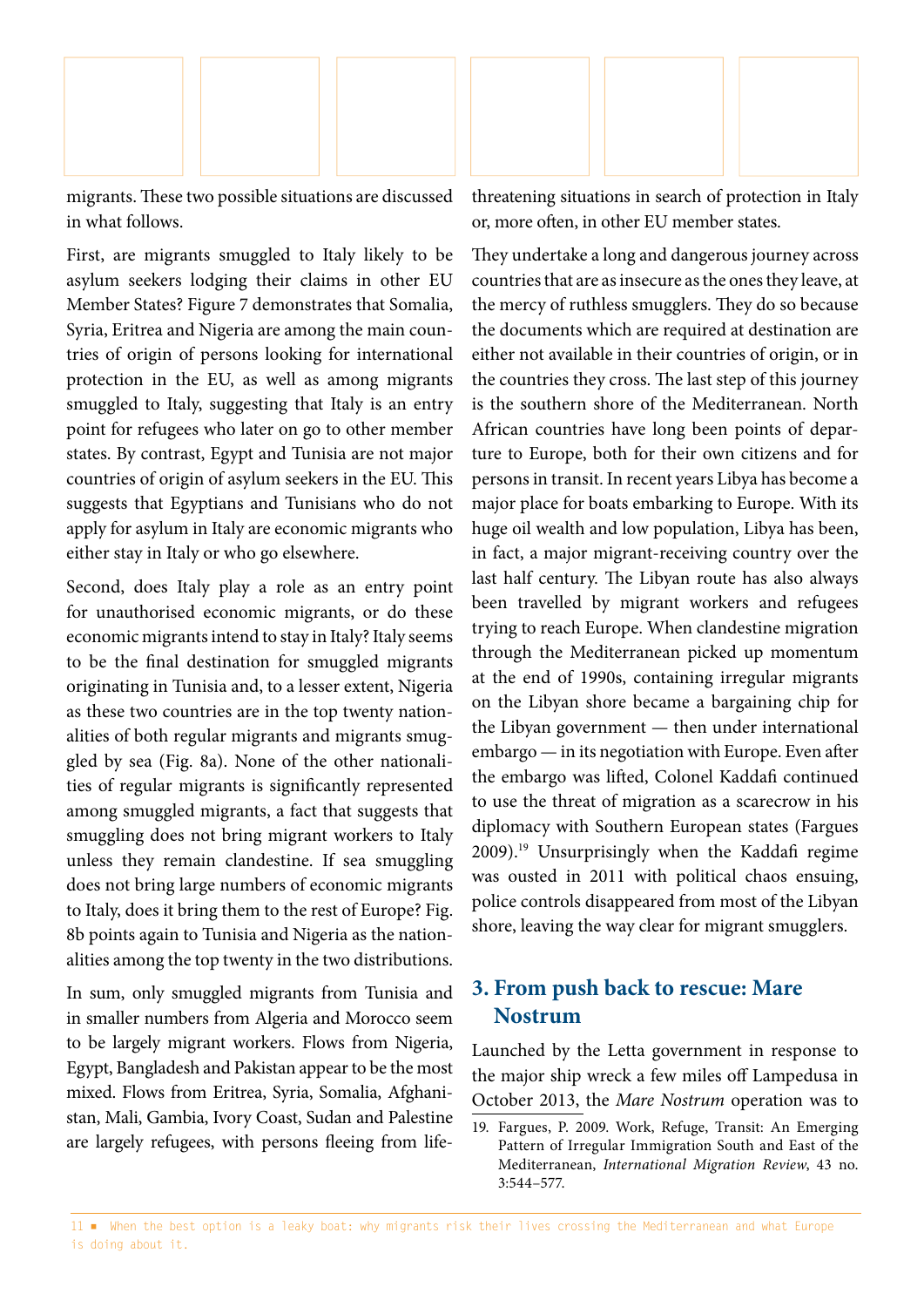

*Fig. 8 Regular Migrants in Italy and in EU-28 and arrivals by sea to Italy, 2008-2013*



**8a: Top 20 nationalities of regular migrants in Italy**

Regular migrants in Italy 2008-2013



**8b: Top 20 nationalities of regular migrants in EU-28**

Regular migrants in EU-28 2008-2013

Migrants smuggled at sea to Italy 2008-2013

*Source: Italian Ministry of Interior and Eurostat*

deal with "the humanitarian emergency ongoing in the Sicily channel, due to the exceptional inflows of migrants."20 A year after it began, it is time to evaluate this operation which has been at the centre of a harsh debate both in Italy and the EU more generally. For this purpose three issues must be addressed.

First, has *Mare Nostrum* achieved its main aim, i.e. reducing the risk of mortality at sea? Figure 10

<sup>20.</sup> Ministero della Difesa. Avaialble on: [http://www.marina.](http://www.marina.difesa.it/attivita/operativa/Pagine/MareNostrum.aspx) [difesa.it/attivita/operativa/Pagine/MareNostrum.aspx](http://www.marina.difesa.it/attivita/operativa/Pagine/MareNostrum.aspx)  [Accessed 25 September 2014]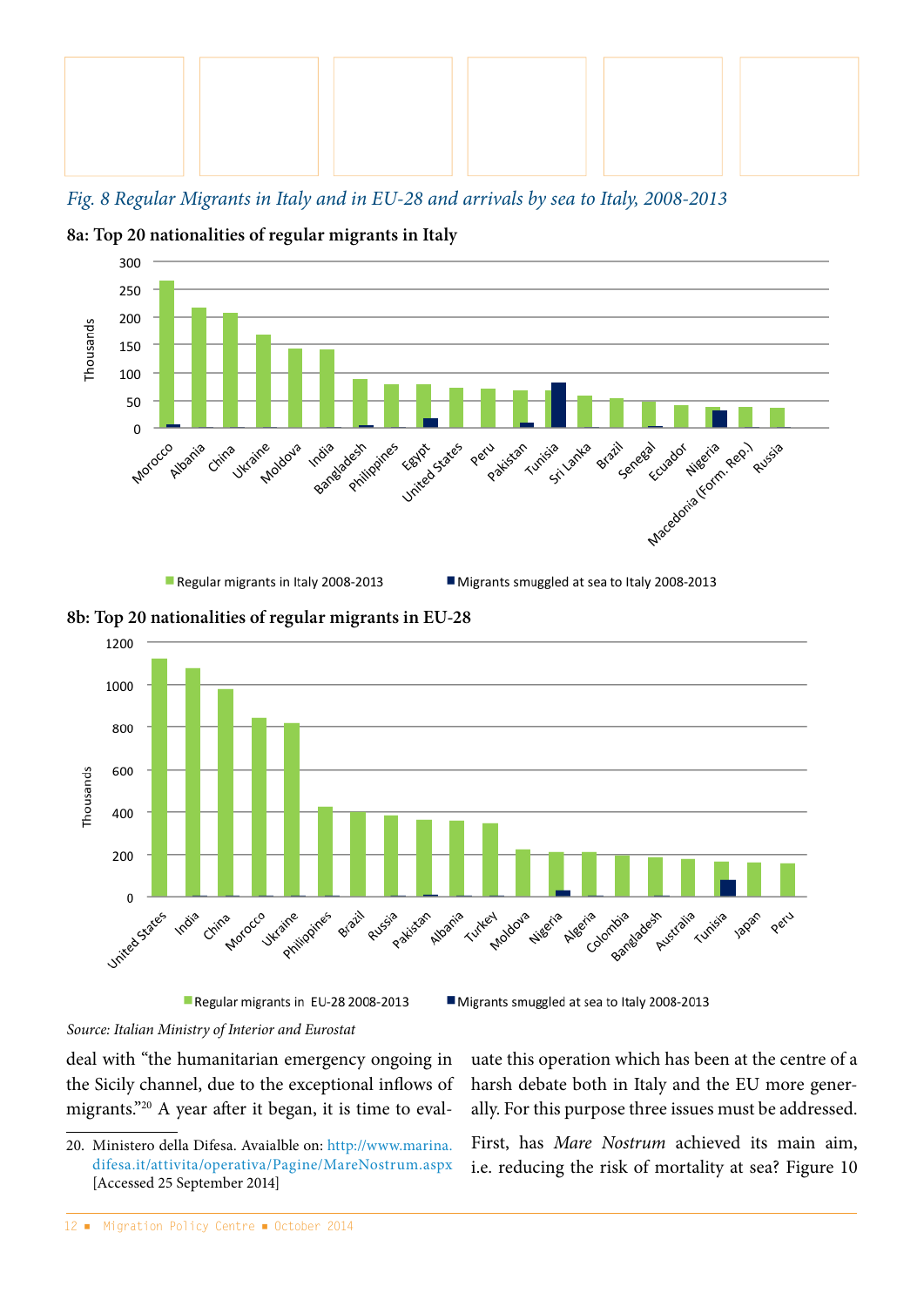

*Fig. 9: Probability of dying at sea on irregular maritime routes to Sicily by month, 2011 - September 2014*



*Source: Authors' calculation based on data from Fortress Europe and the Italian Ministry of Interior.*

shows that such risks dropped dramatically after the launch of Mare Nostrum and remained low during the winter and the early spring of 2014. In May, July and August the risk rose but continued to be well below the level reached in October 2013 and during most of 2011, another year of numerous arrivals. However, mortality abruptly rose in September 2014, when it reached a climax never attained 2011-14. Fig. 9, therefore, suggests that, though Mare Nostrum has rescued an impressive number of people (over 100,000 since its launch), it has not reduced the risk taken by individual to die at sea. One can argue that perhaps it is a question of numbers. So many migrants have been smuggled in 2014 that ensuring a proper surveillance of the Sicily strait has become challenging. Moreover, it might be that, searching the sea more systematically, Mare Nostrum found wrecked boats and drowned persons that otherwise would not been have collected.

Second, did Italy manage to reconcile its effort to save human lives with the obligations deriving from the Dublin III regulation, i.e. the duty of registering asylum seekers among those smuggled to Italy and seeking international protection?<sup>21</sup> Some investigative reports $22$  have shown that Italian civil servants used to facilitate migrants' attempts to cross Italy from south to north, without leaving administrative traces, so they can lodge their applications in other European countries,where migrants think they will receive better treatment.<sup>23</sup> This was done,

- 22. Trincia, P. 2014. "L'Odissea dei Migranti", *Anno Zero LA7*, 15 May, [http://www.serviziopubblico.it/2014/05/lodissea](http://www.serviziopubblico.it/2014/05/lodissea-dei-migranti/)[dei-migranti/](http://www.serviziopubblico.it/2014/05/lodissea-dei-migranti/) Valesini, G. 2014. "Immigrazione", *Ballaró RAITV*, 6 May, [http://www.rai.tv/dl/RaiTV/programmi/media/Con](http://www.rai.tv/dl/RaiTV/programmi/media/ContentItem-e952d6c7-57c7-4e26-a065-f97e3f3fc3a3.html#p=)[tentItem-e952d6c7-57c7-4e26-a065-f97e3f3fc3a3.html#p=](http://www.rai.tv/dl/RaiTV/programmi/media/ContentItem-e952d6c7-57c7-4e26-a065-f97e3f3fc3a3.html#p=)
- 23. In the wake of complaints by other European countries, the Italian Ministry of Interior issued a circular in mid-September that made more stringent the modalities and timing of registration for migrants arriving irregularly. The new provisions, however, seems to have resulted in an increased use of violence against migrants who refuse to give their fingerprints. Labrushi, L. 2014. "Immigrazione, senza un piano si rischia il caos", [Avvenire.](Avvenire.it) [it,](Avvenire.it) 29 Sept., [http://www.avvenire.it/Cronaca/Pagine/im](http://www.avvenire.it/Cronaca/Pagine/immigrazione-senza-un-piano-si-rischia-il-caos.aspx?utm_content=buffer84bda&utm_medium=social&utm_source=facebook.com&utm_campaign=buffer)[migrazione-senza-un-piano-si-rischia-il-caos.aspx?utm\\_](http://www.avvenire.it/Cronaca/Pagine/immigrazione-senza-un-piano-si-rischia-il-caos.aspx?utm_content=buffer84bda&utm_medium=social&utm_source=facebook.com&utm_campaign=buffer) [content=buffer84bda&utm\\_medium=social&utm\\_](http://www.avvenire.it/Cronaca/Pagine/immigrazione-senza-un-piano-si-rischia-il-caos.aspx?utm_content=buffer84bda&utm_medium=social&utm_source=facebook.com&utm_campaign=buffer) [source=facebook.com&utm\\_campaign=buffer;](http://www.avvenire.it/Cronaca/Pagine/immigrazione-senza-un-piano-si-rischia-il-caos.aspx?utm_content=buffer84bda&utm_medium=social&utm_source=facebook.com&utm_campaign=buffer) Pasta, S. 2014. "Foto e impronte: adesso i profughi vengono schedati", [Corriere.it,](Corriere.it) 29 Sept., [http://lacittanuova.milano.cor](http://lacittanuova.milano.corriere.it/2014/09/29/foto-e-impronte-adesso-i-profughi-vengono-schedati/)[riere.it/2014/09/29/foto-e-impronte-adesso-i-profughi](http://lacittanuova.milano.corriere.it/2014/09/29/foto-e-impronte-adesso-i-profughi-vengono-schedati/)[vengono-schedati/](http://lacittanuova.milano.corriere.it/2014/09/29/foto-e-impronte-adesso-i-profughi-vengono-schedati/).

<sup>21. &</sup>quot;Where it is established, [...], that an applicant has irregularly crossed the border into a Member State by land, sea or air having come from a third country, the Member

State thus entered shall be responsible for examining the application for international protection. That responsibility shall cease 12 months after the date on which the irregular border crossing took place." Regulation (EU) No 604/2013 of 26 June 2013, Article 13.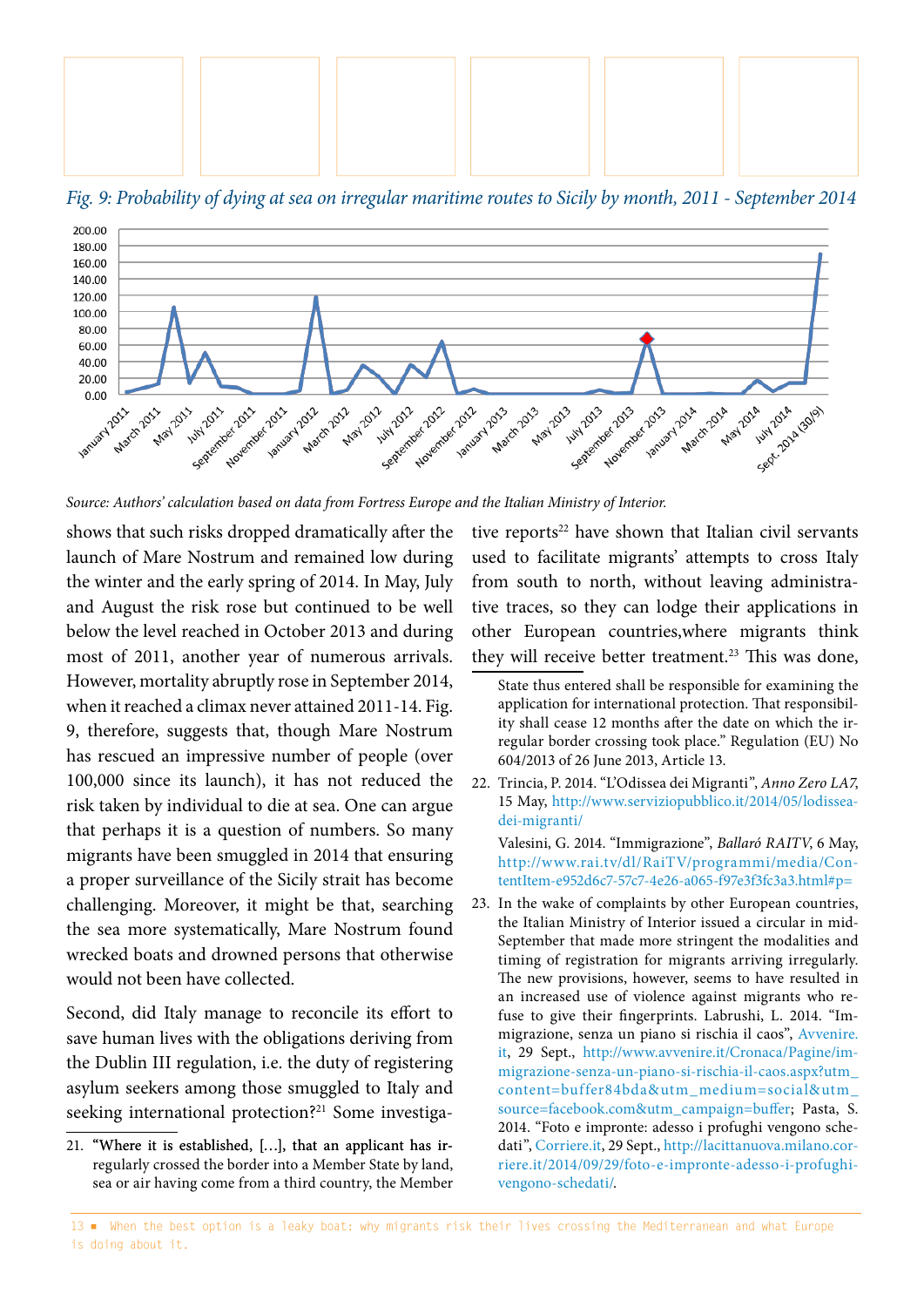

*Fig. 10: Top ten nationalities of migrants smuggled at sea to Italy, October 2013 - July 2014*



#### *Sources: Italian Ministry of Interior and EUROSTAT*

for instance, by communicating to migrants the date when they are due to be registered, thus giving them time to leave the reception centres where they are accommodated before the registration takes place. This would particularly apply to Syrians whose community is better established in western and northern Europe, notably in Sweden.<sup>24</sup> Figure 10, 24. In Sweden, since September 2013 all Syrians who have

which compares the numbers of migrants smuggled by sea to Italy with numbers of new asylum seekers, both in Italy and in the whole EU-28 for the period October 2013-July 2014, seems to confirm similar dynamics for Eritreans, Syrians, Palestinians, and Somalis. Indeed, these countries see many of their nationals smuggled by sea to Italy, as well as asylum

claimed asylum have been granted refugee status.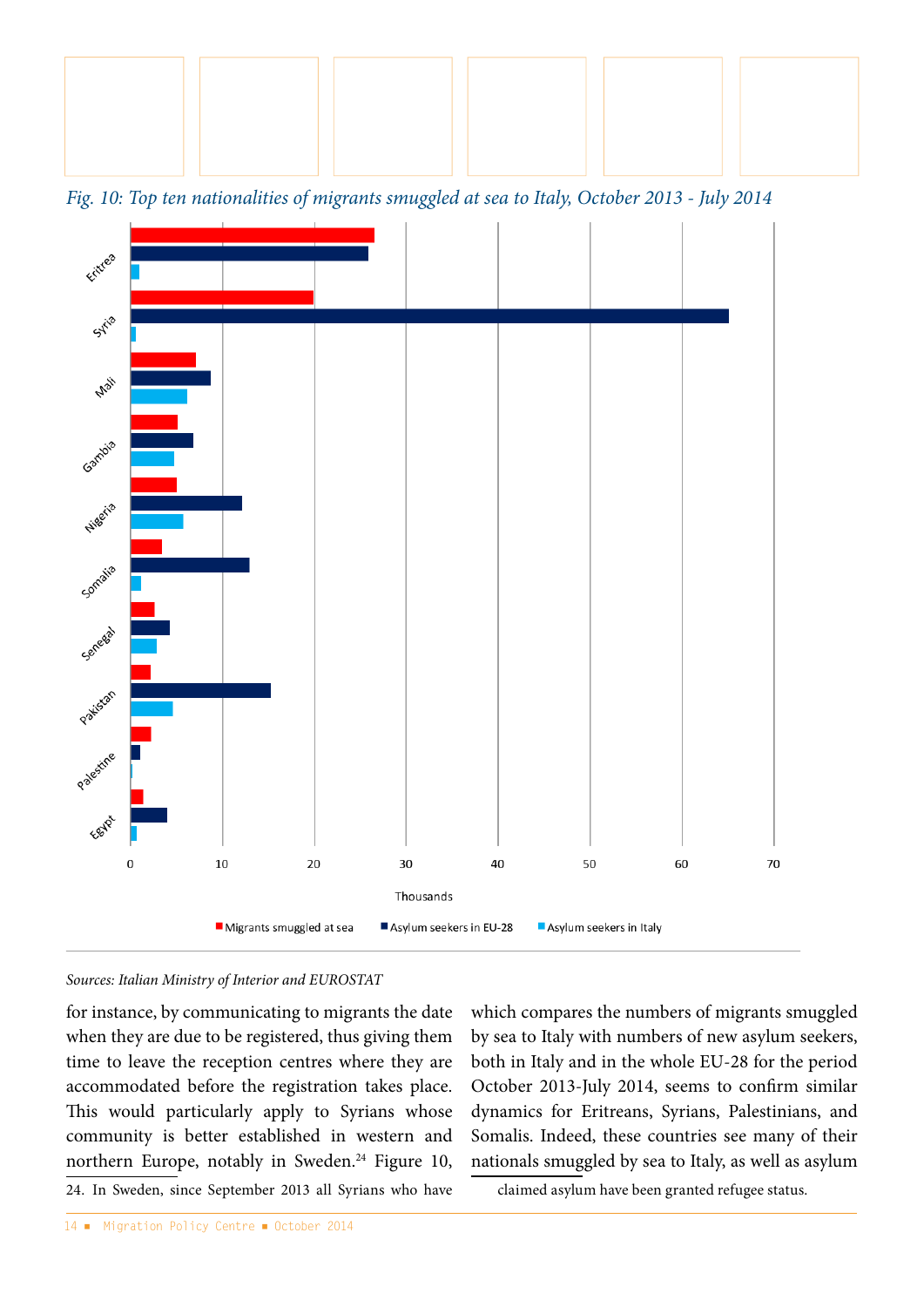

seekers in the whole EU-28, with only few lodging an asylum application in Italy.25 Italy is a gateway not a destination.

By not registering migrants as asylum seekers as soon as they are rescued and by not discouraging them from reaching other EU countries, Italy has breached the Dublin III Regulation. On the other hand, it is a legitimate question to ask whether the burden of both rescuing migrants at sea *and* giving them asylum must be born uniquely by one country.<sup>26</sup> Answering this question is becoming increasingly urgent as *Mare Nostrum* will be winded up at the end of October 2014 and replaced by Frontex Plus.<sup>27</sup> This operation, also called Joint Operation Triton, is due to be carried out by Frontex, the European Agency for the Management of Operational Cooperation at the External Borders of the Member States of the European Union. Triton will merge and expand Hermes and Aeneas, two Frontex surveillance and "early detection" operations already in force in Italy, drawing on the resources that EU member states will make available on a voluntary basis. So far, Spain, France, Finland, Portugal, Iceland, the Netherlands,

Lithuania and Malta have declared their willingness to participate.28 Each country will make available its equipment for a month, in order to share the expenses (Frontex has foreseen a monthly budget of 2,9 millions of euros).<sup>29</sup> However, the modality of their participation still needs to be negotiated. In particular, it is not clear whether the countries whose vessels will rescue smuggled migrants will disembark the latter on their territory or on the closest shore and, therefore, it is known which country will take responsibility for any asylum claims.

The third question to be asked is whether *Mare Nostrum* has attracted migrants who otherwise would not have crossed the Mediterranean or whether it is the regional context in which it takes place that has inflated the number of migrants. Right-wing politicians in Italy and in the EU blame *Mare Nostrum* for facilitating the smuggling business, while humanitarian associations tend to attribute the rise to migrants smuggled at sea to the worsening political situation in their countries of departure and to anarchy in Libya. Unfortunately there is no solid data to help us answer this question.

# *Conclusion*

Resolving the tragedy of migrants smuggled at sea has become a high priority. But how?

## *Response 1: Combatting the smugglers*

Smugglers are responsible for uncountable deaths at sea and, for this reason among many others, elimi-

<sup>25.</sup> A similar situation was observed in Greece in 2013, see Triandafyllidou, A. and Dimitriadi A. 2014. Governing Irregular Migration and Asylum at the Borders of Europe: Between Efficiency and Protection, *Imagining Europe* No. 6, IAI.

<sup>26.</sup> It should be noted, however, that "Southern countries are exposed to pressures at their borders because of their geographical proximity to zones of instability and conflict. Northern European countries have traditionally been the preferred destinations of asylum seekers from all over the world. Thus, […] Northern European countries are more "protected" from irregular migration because of their geographical position and hence face mostly the problem of processing applications rather than that of filtering them at their borders. Triandafyllidou, A., Disentangling the Migration and Asylum Knot. Dealing with Crisis Situations and Avoiding Detention, EUI RSCAS Policy Papers, No. 2013/19, p.9.

<sup>27.</sup> Ministero dell'interno 2014, "Strategie per l'immigrazione, Alfano riferisce alla Camera", 16 October, [http://www.](http://www.interno.gov.it/mininterno/export/sites/default/it/sezioni/sala_stampa/notizie/immigrazione/2014_10_16_informativa_Alfano_Camera_strategie_flussi.html) [interno.gov.it/mininterno/export/sites/default/it/sezioni/](http://www.interno.gov.it/mininterno/export/sites/default/it/sezioni/sala_stampa/notizie/immigrazione/2014_10_16_informativa_Alfano_Camera_strategie_flussi.html) [sala\\_stampa/notizie/immigrazione/2014\\_10\\_16\\_inform](http://www.interno.gov.it/mininterno/export/sites/default/it/sezioni/sala_stampa/notizie/immigrazione/2014_10_16_informativa_Alfano_Camera_strategie_flussi.html)[ativa\\_Alfano\\_Camera\\_strategie\\_flussi.html](http://www.interno.gov.it/mininterno/export/sites/default/it/sezioni/sala_stampa/notizie/immigrazione/2014_10_16_informativa_Alfano_Camera_strategie_flussi.html)

<sup>28.</sup> These countries will make available some technical equipment and specialized staff while Romania, Switzerland, Norway, Germany, Sweden, Austria and Poland will provide only specialized staff.

<sup>29.</sup> Le Soir 2014. "Immigration: huit pays dont la France s'engagent dans Triton (Frontex)", 14 October, [http://](http://www.lesoir.be/680242/article/actualite/fil-info/fil-info-monde/2014-10-14/immigration-huit-pays-dont-france-s-engagent-dans-triton-frontex) [www.lesoir.be/680242/article/actualite/fil-info/fil-info](http://www.lesoir.be/680242/article/actualite/fil-info/fil-info-monde/2014-10-14/immigration-huit-pays-dont-france-s-engagent-dans-triton-frontex)[monde/2014-10-14/immigration-huit-pays-dont-france](http://www.lesoir.be/680242/article/actualite/fil-info/fil-info-monde/2014-10-14/immigration-huit-pays-dont-france-s-engagent-dans-triton-frontex)[s-engagent-dans-triton-frontex](http://www.lesoir.be/680242/article/actualite/fil-info/fil-info-monde/2014-10-14/immigration-huit-pays-dont-france-s-engagent-dans-triton-frontex)

<sup>15 ■</sup> When the best option is a leaky boat: why migrants risk their lives crossing the Mediterranean and what Europe is doing about it.